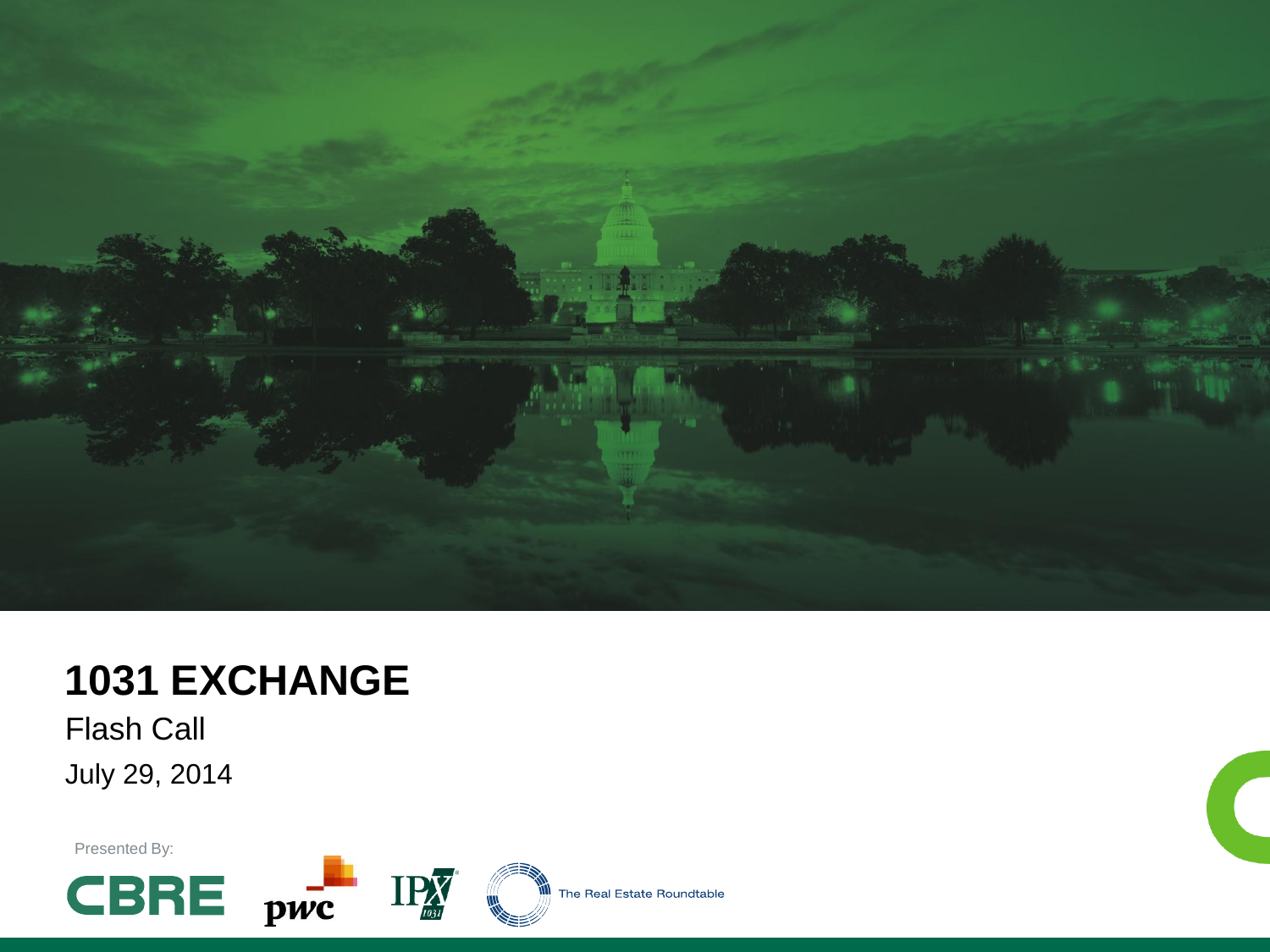# WELCOME AND INTRODUCTIONS

### Chris Ludeman, CBRE

### Today's Speakers



**Chris Ludeman** *Global President Capital Markets, CBRE*



**Adam Feuerstein** *National Real Estate Technical Leader PwC*



**Bernie Haddigan** *Senior Managing Director Capital Markets, CBRE*



**Spencer Levy** *Executive Managing Director Capital Markets, CBRE*



**Suzanne Goldstein Baker** *Executive Vice President & General Counsel Investment Property Exchange Services, Inc.*



**Malcolm McComb** *Vice Chairman Capital Markets, CBRE*



**R. Byron Carlock, Jr.** *National Partner/ Real Estate Practice Leader PwC*



**Ryan McCormick** *Vice President and Counsel Real Estate Roundtable*

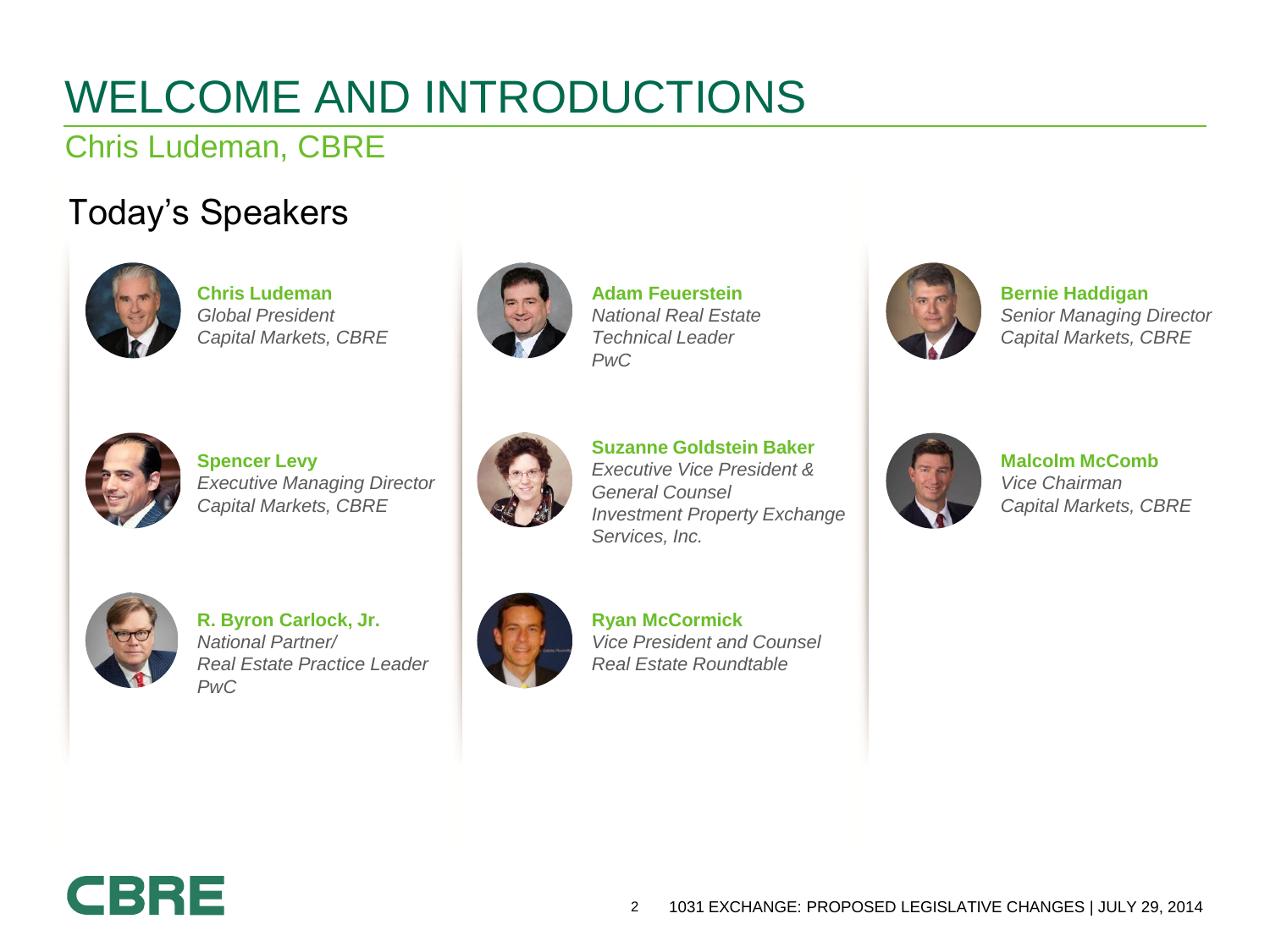

### **LEGISLATIVE PERSPECTIVE**

Suzanne Goldstein Baker & Ryan McCormick

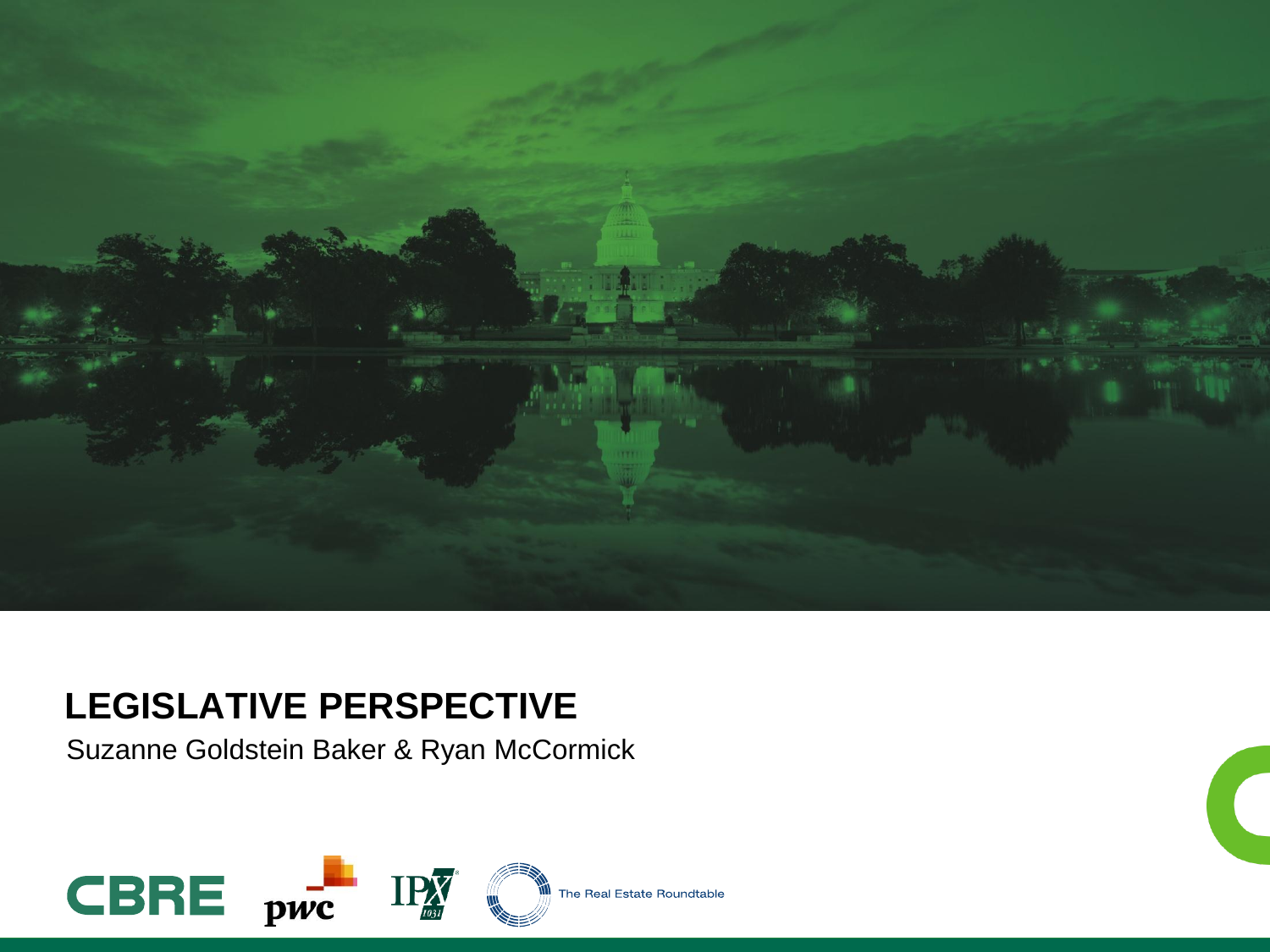# LEGISLATIVE PERSPECTIVE

Suzanne Goldstein Baker & Ryan McCormick

### 1031 Exchange is on the Table – 3 Proposals



modify like-kind standard to 1033 "similar or related in service or use" standard

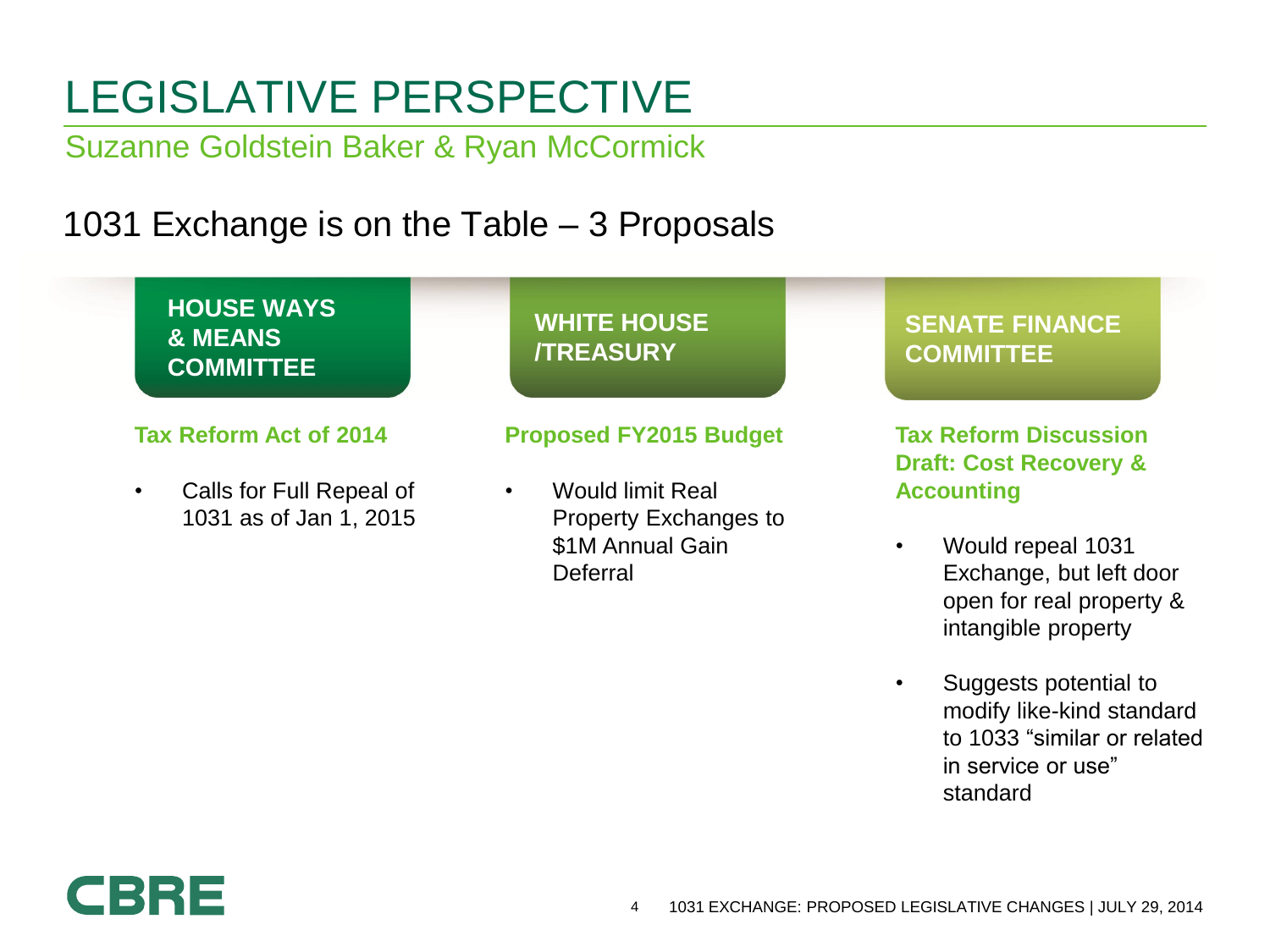# LEGISLATIVE PERSPECTIVE

Suzanne Goldstein Baker & Ryan McCormick

### Where are We Now?

| Tax reform not likely this year |                                                                       |
|---------------------------------|-----------------------------------------------------------------------|
| $\blacksquare$                  | Possibly in 2015 or in 2017                                           |
|                                 | What's driving this?                                                  |
|                                 | Bipartisan desire for base-broadening, rate-reducing tax reform       |
|                                 | Push down tax rates by eliminating tax "preferences"                  |
| п                               | Perception that 1031 Exchange transactions constitute a "loophole"    |
| $\blacksquare$                  | Repeal of 1031 Exchange estimated by Joint Committee on Taxation      |
|                                 | (JCT) to raise \$40.9B over 10 years                                  |
|                                 | Policymaker education/awareness campaign on benefits of 1031 Exchange |
| п                               | Section 1031:                                                         |
| 1.                              | Encourages new investment and property improvements,                  |
| 2.                              | Prevents "lock up" effect when asset has significant built-in gain    |
|                                 |                                                                       |
| 3.                              | Increases market liquidity                                            |

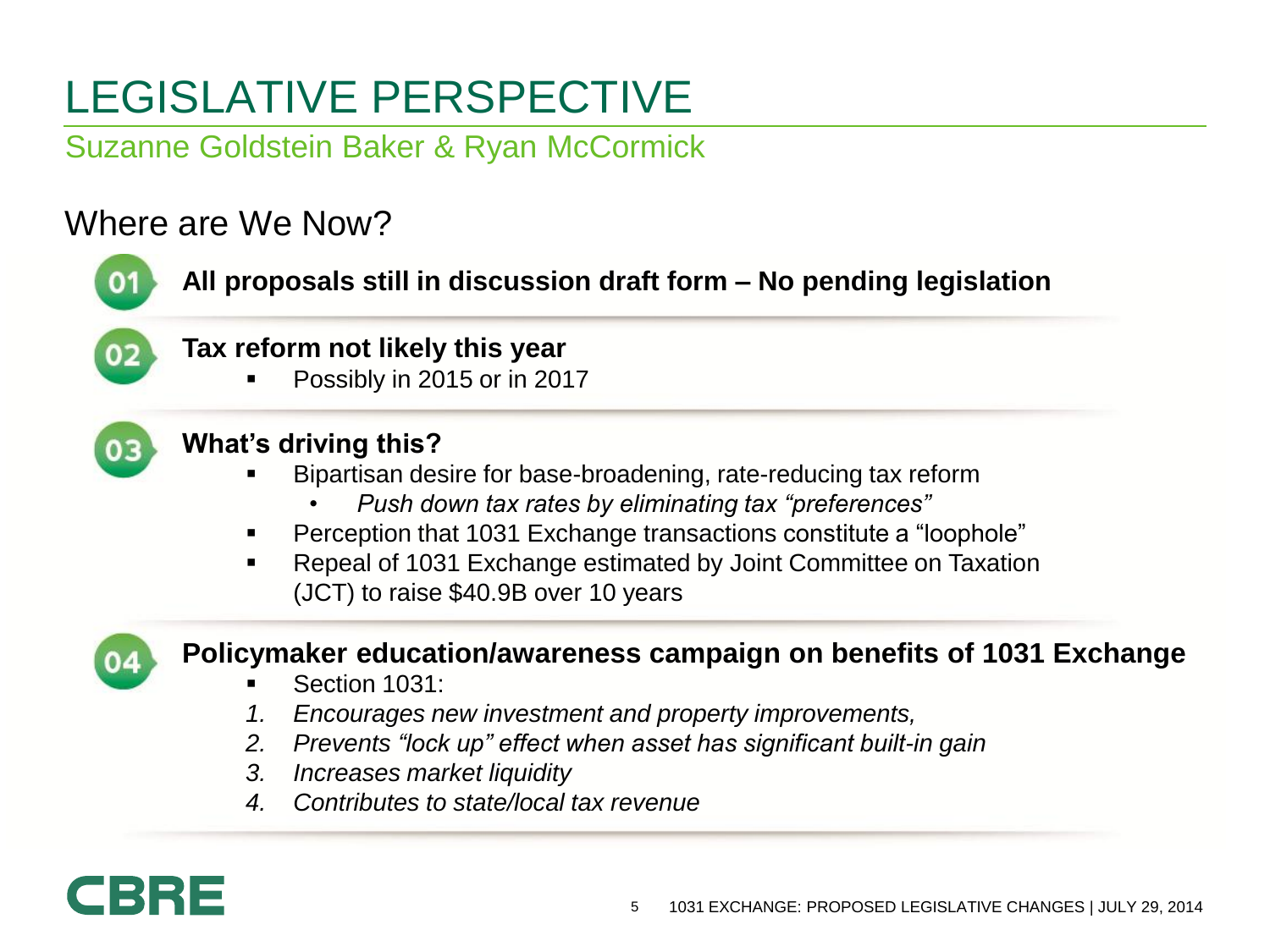# LEGISLATIVE PERSPECTIVE

Suzanne Goldstein Baker & Ryan McCormick

**Coalition of Industry Associations**

Commissioning a Study of the Impact of 1031 Repeal on the U.S. Economy to quantify the economic cost

# CBRE

### **Resources**



**1031 Exchange Issue Websites**

- IPX1031® [www.ipx1031.com](http://www.ipx1031.com)
- Federation of Exchange Accommodators [www.1031taxreform.com](http://www.1031taxreform.com)
- News and updates on 1031 Exchange reform
- Whitepapers analyzing impact of proposed changes and economic benefits of 1031 Exchange to a myriad of markets





**The Real Estate Roundtable** 

[www.rer.org](http://www.rer.org)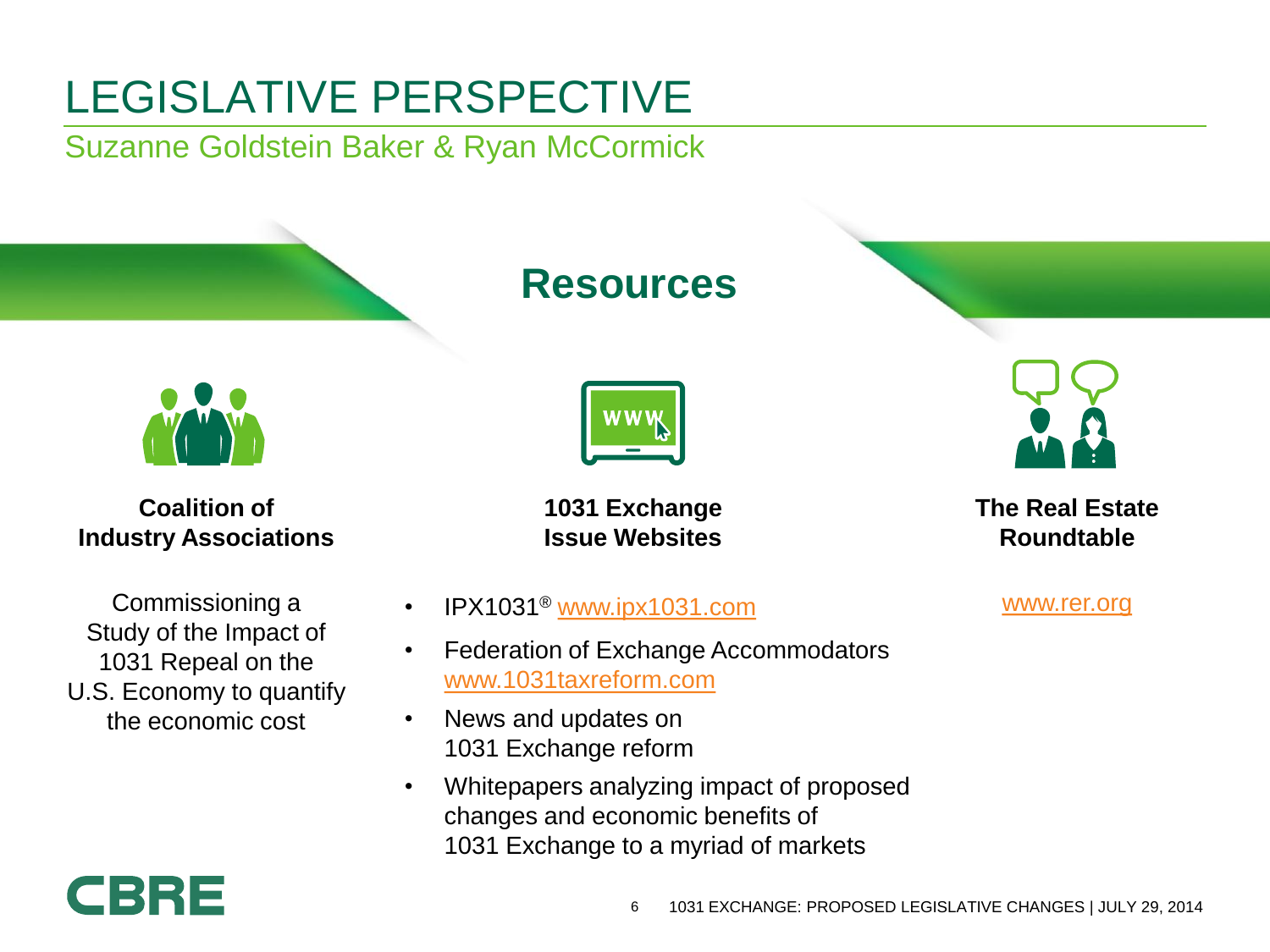

## **APPENDIX** Speaker Bios

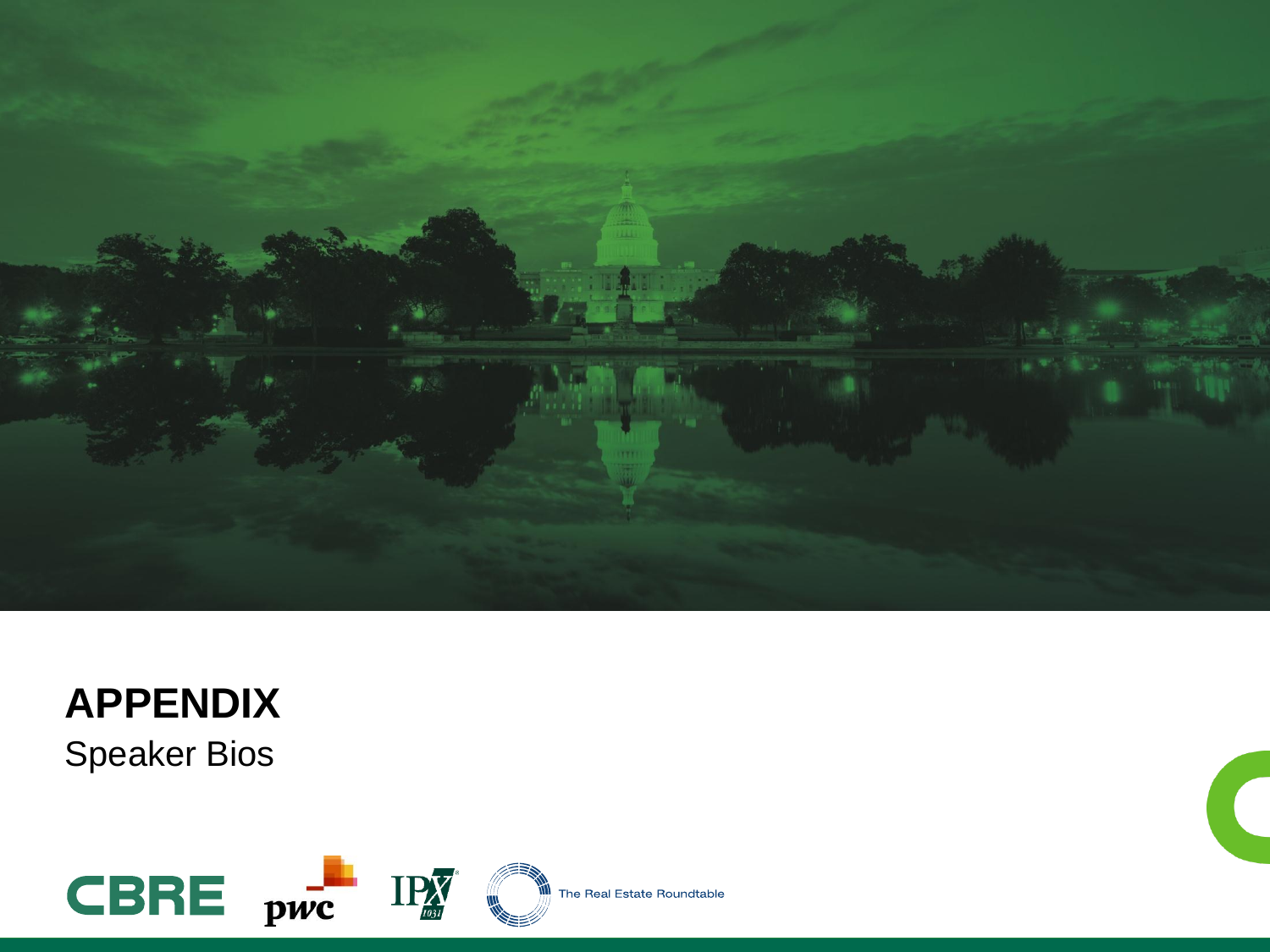### SUZANNE GOLDSTEIN BAKER

### Investment Property Exchange Services, Inc.



SUZANNE GOLDSTEIN BAKER Executive Vice President & General Counsel Investment Property Exchange Services, Inc.

T +1 312 223 3003 F +1 312 223 4881 suzanne.baker@ipx1031.com

### Professional Experience

Suzanne is a licensed attorney (IL) and Certified Exchange Specialist® who has been facilitating tax-deferred exchanges for more than 20 years, and who has 25 years of trust, banking and compliance experience. Prior to joining Investment Property Exchange Services, Inc., she founded and managed the national tax-deferred exchange businesses of two large commercial banks.

Suzanne is a past President of the Federation of Exchange Accommodators, the industry association for Qualified Intermediaries, and currently serves on the Board of Directors, the Executive Committee, and the Government Affairs Committee. In these roles, she has met with members of the US Congress, the Internal Revenue Service, the US Department of Treasury, the Joint Committee on Taxation, the Consumer Financial Protection Bureau and various state legislators, providing a resource for better understanding of the issues confronting taxpayers and their Qualified Intermediaries. She is highly engaged in industry efforts related to tax reform proposals affecting IRC §1031 like-kind exchanges. She has worked with a number of states to draft and pass legislation regulating exchange accommodators.

Suzanne earned a JD from IIT Chicago-Kent College of Law and a BA, with honors, from the University of Illinois. She is a member of the American Bar Association Tax Section, the Chicago Bar Association and the Illinois Real Estate Lawyers Association.